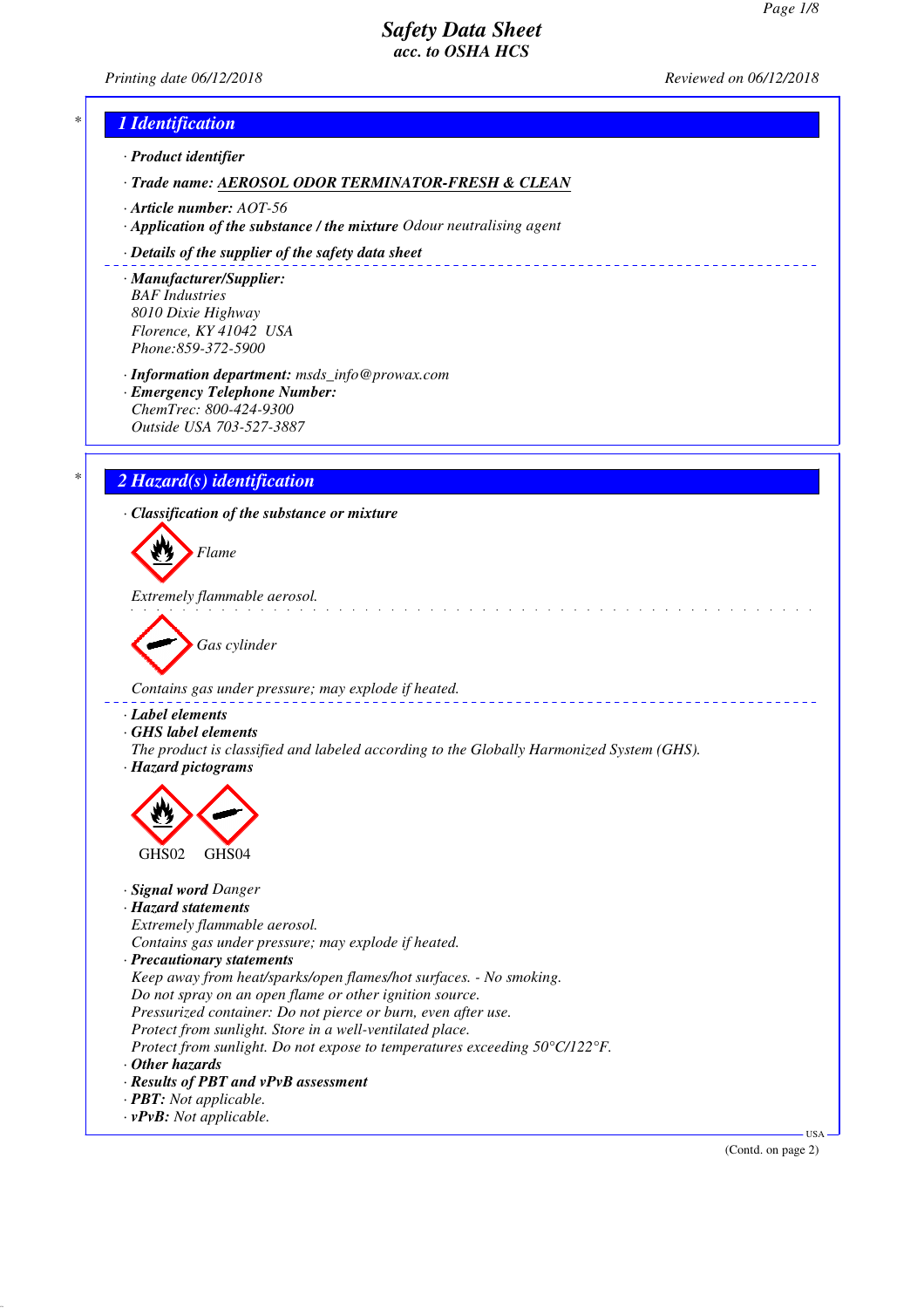*Printing date 06/12/2018 Reviewed on 06/12/2018*

### *Trade name: AEROSOL ODOR TERMINATOR-FRESH & CLEAN*

(Contd. of page 1)

## *\* 3 Composition/information on ingredients*

#### *· Chemical characterization: Mixtures*

*· Description: Mixture of the substances listed below with nonhazardous additions.*

#### *· Dangerous components:*

| $64-17-5$ ethanol |                 | 50-100%    |
|-------------------|-----------------|------------|
| 106-97-8 butane   |                 | $10 - 25%$ |
|                   | 74-98-6 propane | $10 - 25%$ |

### *\* 4 First-aid measures*

#### *· Description of first aid measures*

*· After inhalation: Supply fresh air; consult doctor in case of complaints.*

- *· After skin contact: Generally the product does not irritate the skin.*
- *· After eye contact: Rinse opened eye for several minutes under running water.*
- *· After swallowing: If symptoms persist consult doctor.*
- *· Information for doctor:*
- *· Most important symptoms and effects, both acute and delayed No further relevant information available.*
- *· Indication of any immediate medical attention and special treatment needed*
- *No further relevant information available.*

#### *\* 5 Fire-fighting measures*

#### *· Extinguishing media*

- *· Suitable extinguishing agents:*
- *CO2, extinguishing powder or water spray. Fight larger fires with water spray or alcohol resistant foam. · Special hazards arising from the substance or mixture No further relevant information available.*
- *· Advice for firefighters*
- *· Protective equipment: No special measures required.*

#### *\* 6 Accidental release measures*

- *· Personal precautions, protective equipment and emergency procedures Wear protective equipment. Keep unprotected persons away.*
- *· Environmental precautions: Do not allow to enter sewers/ surface or ground water.*
- *· Methods and material for containment and cleaning up: Ensure adequate ventilation.*
- *· Reference to other sections*
- *See Section 7 for information on safe handling.*
- *See Section 8 for information on personal protection equipment.*
- *See Section 13 for disposal information.*

## *\* 7 Handling and storage*

- *· Handling:*
- *· Precautions for safe handling No special precautions are necessary if used correctly.*

*· Information about protection against explosions and fires:*

- *Do not spray on a naked flame or any incandescent material.*
- *Keep ignition sources away Do not smoke.*

*Pressurized container: protect from sunlight and do not expose to temperatures exceeding 50°C, i.e. electric lights. Do not pierce or burn, even after use.*

(Contd. on page 3)

USA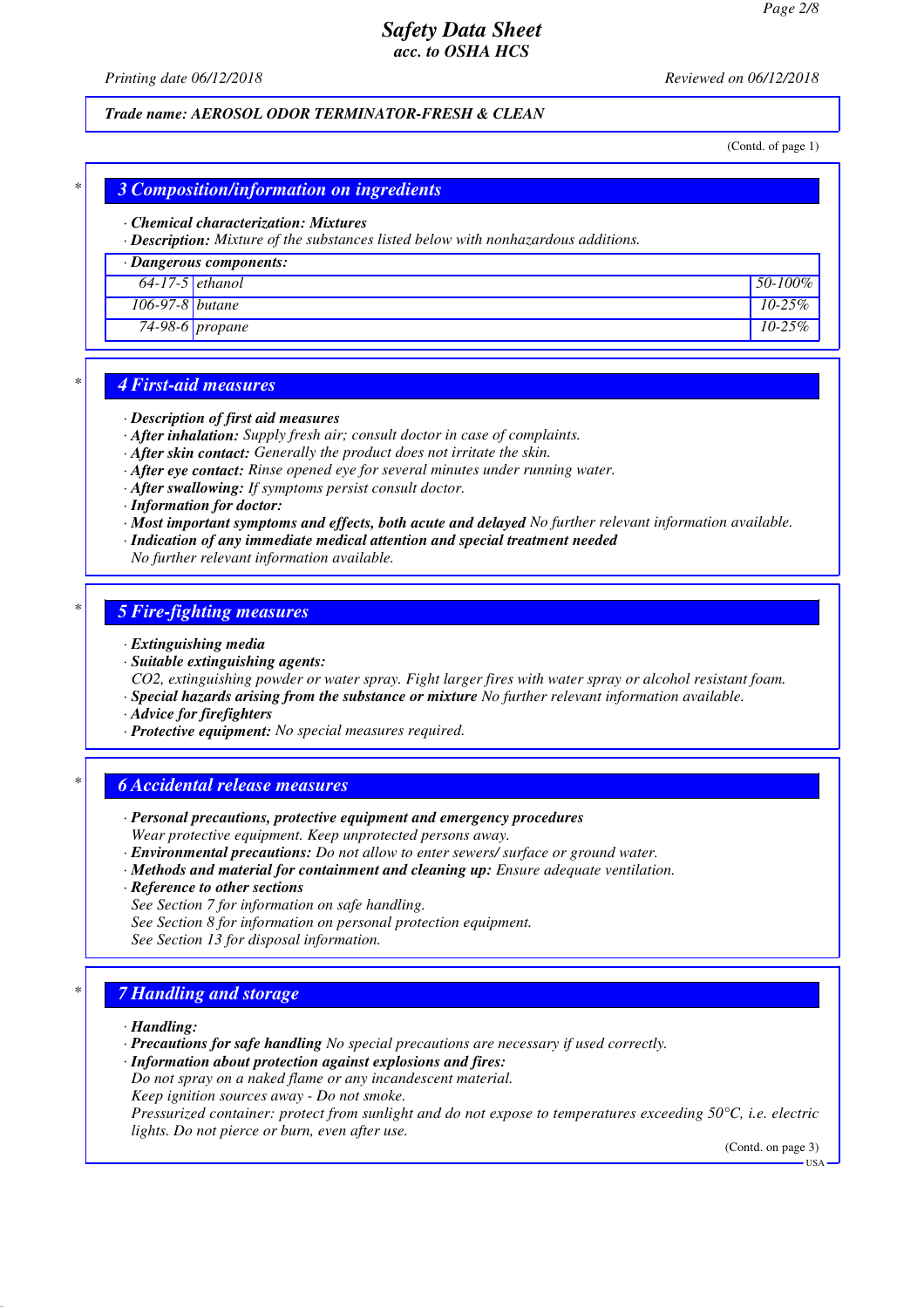*Printing date 06/12/2018 Reviewed on 06/12/2018*

*Trade name: AEROSOL ODOR TERMINATOR-FRESH & CLEAN*

(Contd. of page 2)

- *· Conditions for safe storage, including any incompatibilities*
- *· Storage:*
- *· Requirements to be met by storerooms and receptacles: Observe official regulations on storing packagings with pressurized containers.*
- *· Information about storage in one common storage facility: Not required.*
- *· Further information about storage conditions: Keep receptacle tightly sealed.*
- *· Specific end use(s) No further relevant information available.*

*\* 8 Exposure controls/personal protection*

- *· Additional information about design of technical systems: No further data; see item 7.*
- *· Control parameters*

*· Components with limit values that require monitoring at the workplace:*

### *64-17-5 ethanol*

*PEL Long-term value: 1900 mg/m³, 1000 ppm*

*REL Long-term value: 1900 mg/m³, 1000 ppm*

*TLV Short-term value: 1880 mg/m³, 1000 ppm*

## *106-97-8 butane*

*REL Long-term value: 1900 mg/m³, 800 ppm*

*TLV Short-term value: 2370 mg/m³, 1000 ppm*

## *(EX) 74-98-6 propane*

*PEL Long-term value: 1800 mg/m³, 1000 ppm*

*REL Long-term value: 1800 mg/m³, 1000 ppm*

*TLV refer to Appendix F inTLVs&BEIs book; D, EX*

*· Additional information: The lists that were valid during the creation were used as basis.*

- *· Exposure controls*
- *· Personal protective equipment:*
- *· General protective and hygienic measures: Wash hands before breaks and at the end of work.*
- *· Breathing equipment: Use suitable respiratory protective device in case of insufficient ventilation.*
- *· Protection of hands:*

*The glove material has to be impermeable and resistant to the product/ the substance/ the preparation. Due to missing tests no recommendation to the glove material can be given for the product/ the preparation/ the chemical mixture.*

*Selection of the glove material on consideration of the penetration times, rates of diffusion and the degradation*

*· Material of gloves*

*The selection of the suitable gloves does not only depend on the material, but also on further marks of quality and varies from manufacturer to manufacturer. As the product is a preparation of several substances, the resistance of the glove material can not be calculated in advance and has therefore to be checked prior to the application.*

*· Penetration time of glove material*

*The exact break through time has to be found out by the manufacturer of the protective gloves and has to be observed.*

*· Eye protection: Not required.*

(Contd. on page 4)

USA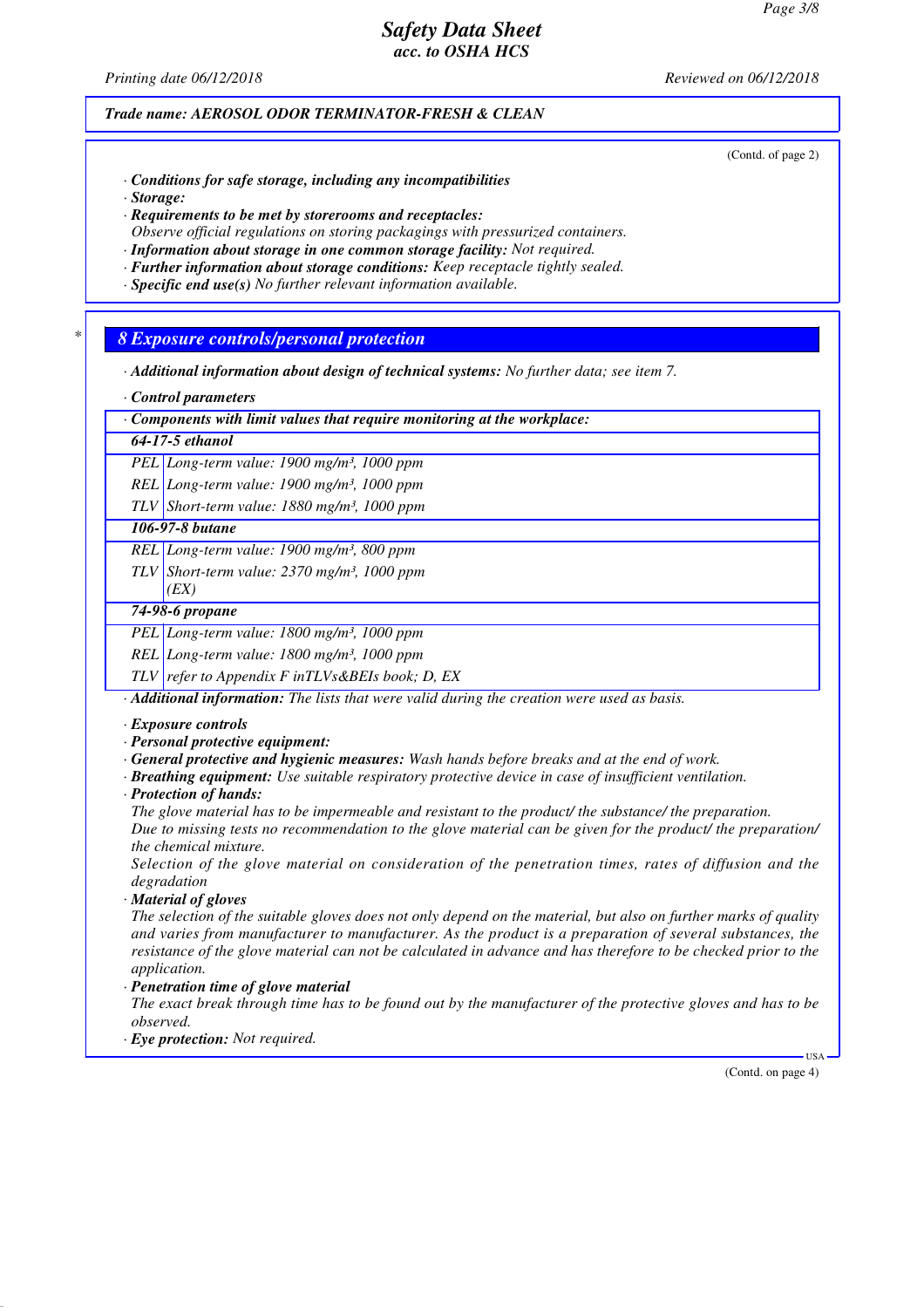*Printing date 06/12/2018 Reviewed on 06/12/2018*

## *Trade name: AEROSOL ODOR TERMINATOR-FRESH & CLEAN*

(Contd. of page 3)

| · Information on basic physical and chemical properties    |                                                                                               |
|------------------------------------------------------------|-----------------------------------------------------------------------------------------------|
| <b>General Information</b>                                 |                                                                                               |
| $\cdot$ Appearance:                                        |                                                                                               |
| Form:                                                      | Aerosol                                                                                       |
| Color:                                                     | According to product specification                                                            |
| $\cdot$ Odor:                                              | Pleasant                                                                                      |
| $\cdot$ Odor threshold:                                    | Not determined.                                                                               |
| $\cdot$ pH-value:                                          | Not applicable                                                                                |
| Change in condition                                        |                                                                                               |
| <b>Melting point/Melting range:</b>                        | Undetermined.                                                                                 |
| <b>Boiling point/Boiling range:</b>                        | -44 °C (-47.2 °F)                                                                             |
| · Flash point:                                             | $-97 \degree C (-142.6 \degree F)$                                                            |
| · Flammability (solid, gaseous):                           | Not applicable.                                                                               |
| · Ignition temperature:                                    | 365 °C (689 °F)                                                                               |
| · Decomposition temperature:                               | Not determined.                                                                               |
| · Auto igniting:                                           | Product is not selfigniting.                                                                  |
| · Danger of explosion:                                     | Product is not explosive. However, formation of explosive air/vapor<br>mixtures are possible. |
| · Explosion limits:                                        |                                                                                               |
| Lower:                                                     | 1.5 Vol $\%$                                                                                  |
| <b>Upper:</b>                                              | 15 Vol %                                                                                      |
| $\cdot$ Vapor pressure at 20 °C (68 °F):                   | 8,300 hPa (6,225.5 mm Hg)                                                                     |
| $\cdot$ Density at 20 °C (68 °F):                          | $0.7$ g/cm <sup>3</sup> (5.8415 lbs/gal)                                                      |
| · Relative density                                         | Not determined.                                                                               |
| · Vapor density                                            | Not determined.                                                                               |
| $\cdot$ Evaporation rate                                   | Not applicable.                                                                               |
| · Solubility in / Miscibility with                         |                                                                                               |
| Water:                                                     | Not miscible or difficult to mix.                                                             |
| · Partition coefficient (n-octanol/water): Not determined. |                                                                                               |
| · Viscosity:                                               |                                                                                               |
| Dynamic:                                                   | Not determined                                                                                |
| Kinematic:                                                 | Not determined.                                                                               |
| · Solvent content:                                         |                                                                                               |
| <b>Organic solvents:</b>                                   | 93.0%                                                                                         |
| <b>VOC</b> content:                                        | 93.00%                                                                                        |
| Solids content:                                            | $0.0 \%$                                                                                      |
| $·$ Other information                                      | No further relevant information available.                                                    |

# *\* 10 Stability and reactivity*

*· Reactivity No further relevant information available.*

*· Chemical stability*

- *· Thermal decomposition / conditions to be avoided: No decomposition if used according to specifications.*
- *· Possibility of hazardous reactions No dangerous reactions known.*
- *· Conditions to avoid No further relevant information available.*

*· Incompatible materials: No further relevant information available.*

(Contd. on page 5)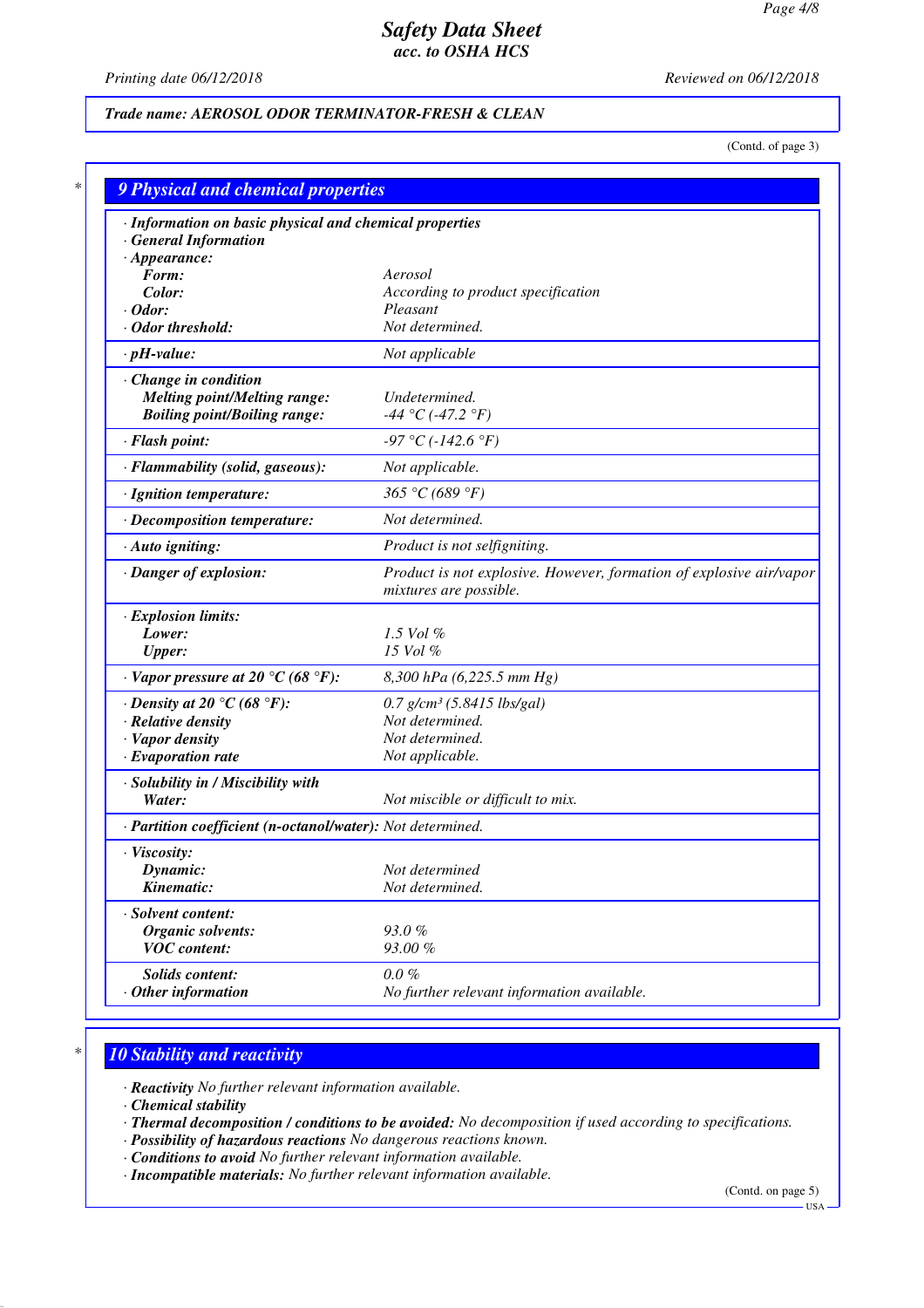*Printing date 06/12/2018 Reviewed on 06/12/2018*

### *Trade name: AEROSOL ODOR TERMINATOR-FRESH & CLEAN*

*· Hazardous decomposition products: No dangerous decomposition products known.*

(Contd. of page 4)

## *\* 11 Toxicological information*

*· Information on toxicological effects*

### *· Acute toxicity:*

*· Primary irritant effect:*

- *· on the skin: No irritant effect.*
- *· on the eye: No irritating effect.*
- *· Sensitization: No sensitizing effects known.*
- *· Additional toxicological information:*

#### *· Carcinogenic categories*

*· IARC (International Agency for Research on Cancer)*

*64-17-5 ethanol 1* 

*· NTP (National Toxicology Program)*

*None of the ingredients is listed.*

#### *· OSHA-Ca (Occupational Safety & Health Administration)*

*None of the ingredients is listed.*

## *\* 12 Ecological information*

#### *· Toxicity*

- *· Aquatic toxicity: No further relevant information available.*
- *· Persistence and degradability No further relevant information available.*
- *· Behavior in environmental systems:*
- *· Bioaccumulative potential No further relevant information available.*
- *· Mobility in soil No further relevant information available.*
- *· Additional ecological information:*

#### *· General notes:*

*Water hazard class 1 (Self-assessment): slightly hazardous for water*

*Do not allow undiluted product or large quantities of it to reach ground water, water course or sewage system.*

- *· Results of PBT and vPvB assessment*
- *· PBT: Not applicable.*
- *· vPvB: Not applicable.*
- *· Other adverse effects No further relevant information available.*

## *13 Disposal considerations*

- *· Waste treatment methods*
- *· Recommendation:*

*Must not be disposed of together with household garbage. Do not allow product to reach sewage system.*

- *· Uncleaned packagings:*
- *· Recommendation: Disposal must be made according to official regulations.*

| ⋅ UN-Number                     |                     |  |
|---------------------------------|---------------------|--|
| · DOT, ADR, IMDG, IATA          | <i>UN1950</i>       |  |
| $\cdot$ UN proper shipping name |                     |  |
| $\cdot$ DOT                     | Aerosols, flammable |  |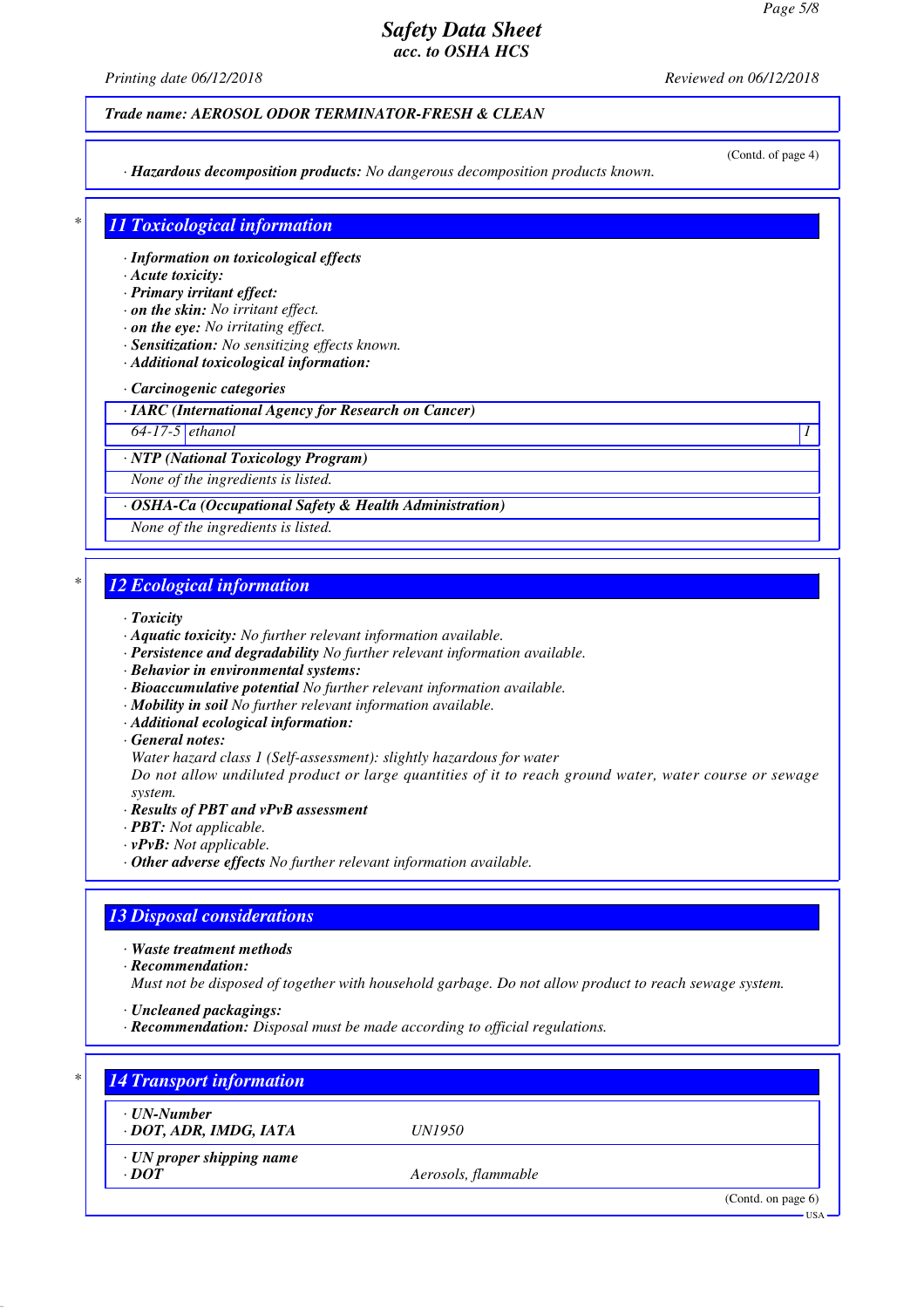USA

# *Safety Data Sheet acc. to OSHA HCS*

*Printing date 06/12/2018 Reviewed on 06/12/2018*

*Trade name: AEROSOL ODOR TERMINATOR-FRESH & CLEAN*

|                                                                                     | (Contd. of page 5)                                                                                                                                                                                                                                           |
|-------------------------------------------------------------------------------------|--------------------------------------------------------------------------------------------------------------------------------------------------------------------------------------------------------------------------------------------------------------|
| $\cdot$ ADR                                                                         | 1950 Aerosols                                                                                                                                                                                                                                                |
| $\cdot$ IMDG                                                                        | <b>AEROSOLS</b>                                                                                                                                                                                                                                              |
| $\cdot$ IATA                                                                        | AEROSOLS, flammable                                                                                                                                                                                                                                          |
| · Transport hazard class(es)                                                        |                                                                                                                                                                                                                                                              |
| $\cdot$ DOT                                                                         |                                                                                                                                                                                                                                                              |
|                                                                                     |                                                                                                                                                                                                                                                              |
| · Class                                                                             | 2.1                                                                                                                                                                                                                                                          |
| · Label                                                                             | 2.1                                                                                                                                                                                                                                                          |
| $\cdot$ ADR                                                                         |                                                                                                                                                                                                                                                              |
|                                                                                     |                                                                                                                                                                                                                                                              |
| · Class                                                                             | 2 5F Gases                                                                                                                                                                                                                                                   |
| $\cdot$ Label                                                                       | 2.1                                                                                                                                                                                                                                                          |
|                                                                                     |                                                                                                                                                                                                                                                              |
| · Class                                                                             | 2.1                                                                                                                                                                                                                                                          |
| · Label                                                                             | 2.1                                                                                                                                                                                                                                                          |
| · Packing group<br>· DOT, ADR, IMDG, IATA                                           | Void                                                                                                                                                                                                                                                         |
| · Environmental hazards:                                                            |                                                                                                                                                                                                                                                              |
| · Marine pollutant:                                                                 | N <sub>o</sub>                                                                                                                                                                                                                                               |
| · Special precautions for user                                                      | Warning: Gases                                                                                                                                                                                                                                               |
| · Danger code (Kemler):                                                             |                                                                                                                                                                                                                                                              |
| · EMS Number:                                                                       | $F-D, S-U$                                                                                                                                                                                                                                                   |
| · Stowage Code                                                                      | SW1 Protected from sources of heat.                                                                                                                                                                                                                          |
|                                                                                     | SW22 For AEROSOLS with a maximum capacity of 1 litre:<br>Category A. For AEROSOLS with a capacity above 1 litre:<br>Category B. For WASTE AEROSOLS: Category C, Clear of<br>living quarters.                                                                 |
| · Segregation Code                                                                  | SG69 For AEROSOLS with a maximum capacity of 1 litre:<br>Segregation as for class 9. Stow "separated from" class 1 except<br>for division 1.4. For AEROSOLS with a capacity above 1 litre:<br>Segregation as for the appropriate subdivision of class 2. For |
|                                                                                     | WASTE AEROSOLS: Segregation as for the appropriate<br>subdivision of class 2.                                                                                                                                                                                |
| · Transport in bulk according to Annex II of<br><b>MARPOL73/78 and the IBC Code</b> | Not applicable.                                                                                                                                                                                                                                              |
| · Transport/Additional information:                                                 |                                                                                                                                                                                                                                                              |
|                                                                                     |                                                                                                                                                                                                                                                              |
|                                                                                     |                                                                                                                                                                                                                                                              |
| $\cdot$ <i>DOT</i><br>· Quantity limitations                                        | CONSUMER COMMODITY ORM-D<br>On passenger aircraft/rail: 75 kg                                                                                                                                                                                                |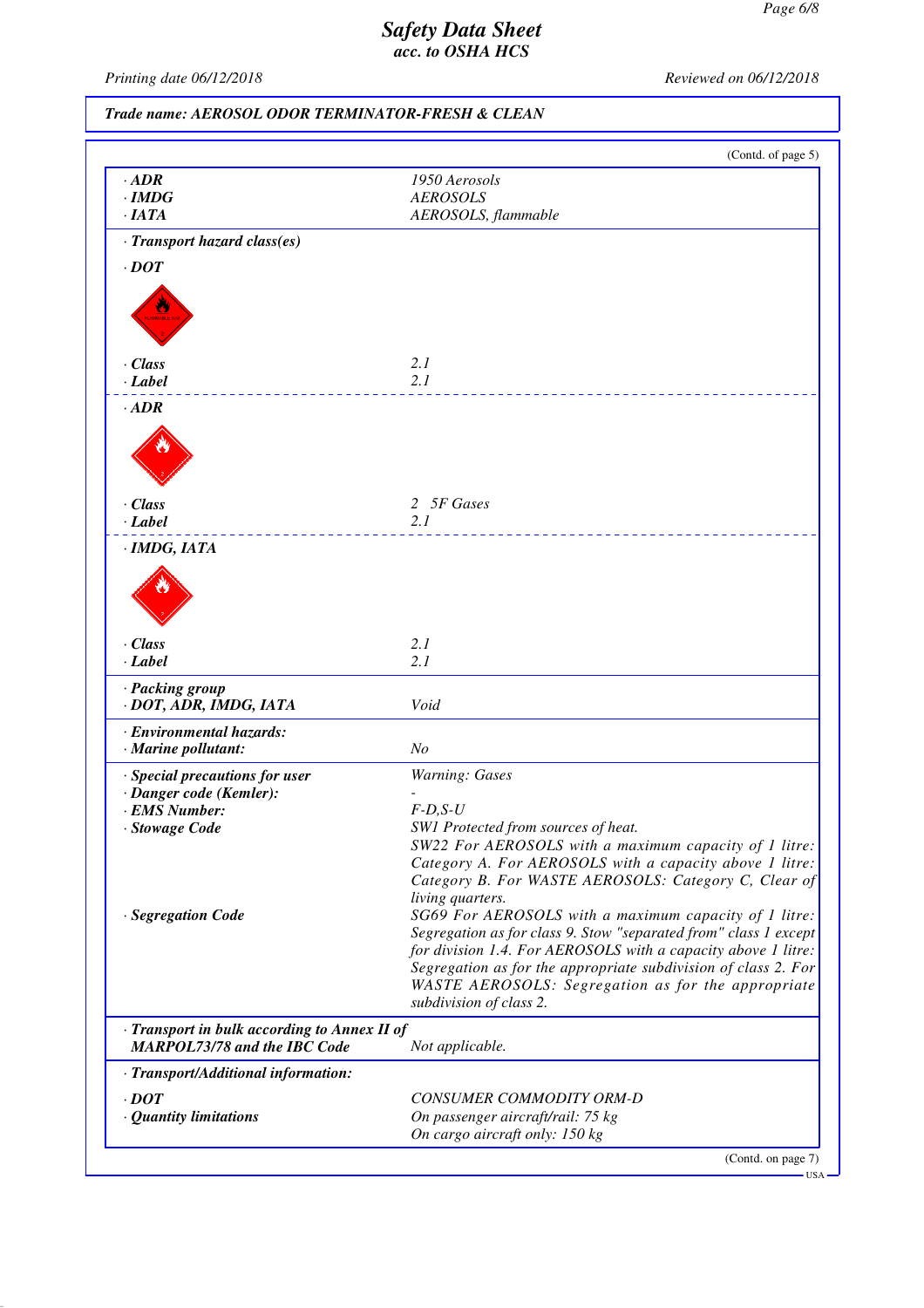*Printing date 06/12/2018 Reviewed on 06/12/2018*

## *Trade name: AEROSOL ODOR TERMINATOR-FRESH & CLEAN*

|                                  | (Contd. of page $6$ )              |
|----------------------------------|------------------------------------|
| $\cdot$ ADR                      | Code: E0                           |
| $\cdot$ Excepted quantities (EQ) | Not permitted as Excepted Quantity |
| $\cdot$ IMDG                     | H                                  |
| Limited quantities $(LQ)$        | Code: E0                           |
| $\cdot$ Excepted quantities (EQ) | Not permitted as Excepted Quantity |
| · UN "Model Regulation":         | UN 1950 AEROSOLS, 2.1              |

## *\* 15 Regulatory information*

*· Safety, health and environmental regulations/legislation specific for the substance or mixture*

*· Sara*

*· Section 355 (extremely hazardous substances):*

*None of the ingredients is listed.*

*· Section 313 (Specific toxic chemical listings):*

*None of the ingredients is listed.*

*· TSCA (Toxic Substances Control Act) All ingredients are listed*

*· Proposition 65*

*· Chemicals known to cause cancer:*

*None of the ingredients is listed.*

*· Chemicals known to cause reproductive toxicity for females:*

*None of the ingredients is listed.*

*· Chemicals known to cause reproductive toxicity for males:*

*None of the ingredients is listed.*

*· Chemicals known to cause developmental toxicity:*

*None of the ingredients is listed.*

*· Carcinogenic categories*

*· EPA (Environmental Protection Agency)*

*None of the ingredients is listed.*

*· TLV (Threshold Limit Value established by ACGIH)*

*64-17-5 ethanol A3*

*· NIOSH-Ca (National Institute for Occupational Safety and Health)*

*None of the ingredients is listed.*

*· GHS label elements*

*The product is classified and labeled according to the Globally Harmonized System (GHS). · Hazard pictograms*



*· Signal word Danger*

*· Hazard statements*

*Extremely flammable aerosol.*

*Contains gas under pressure; may explode if heated.*

*· Precautionary statements*

*Keep away from heat/sparks/open flames/hot surfaces. - No smoking.*

(Contd. on page 8)